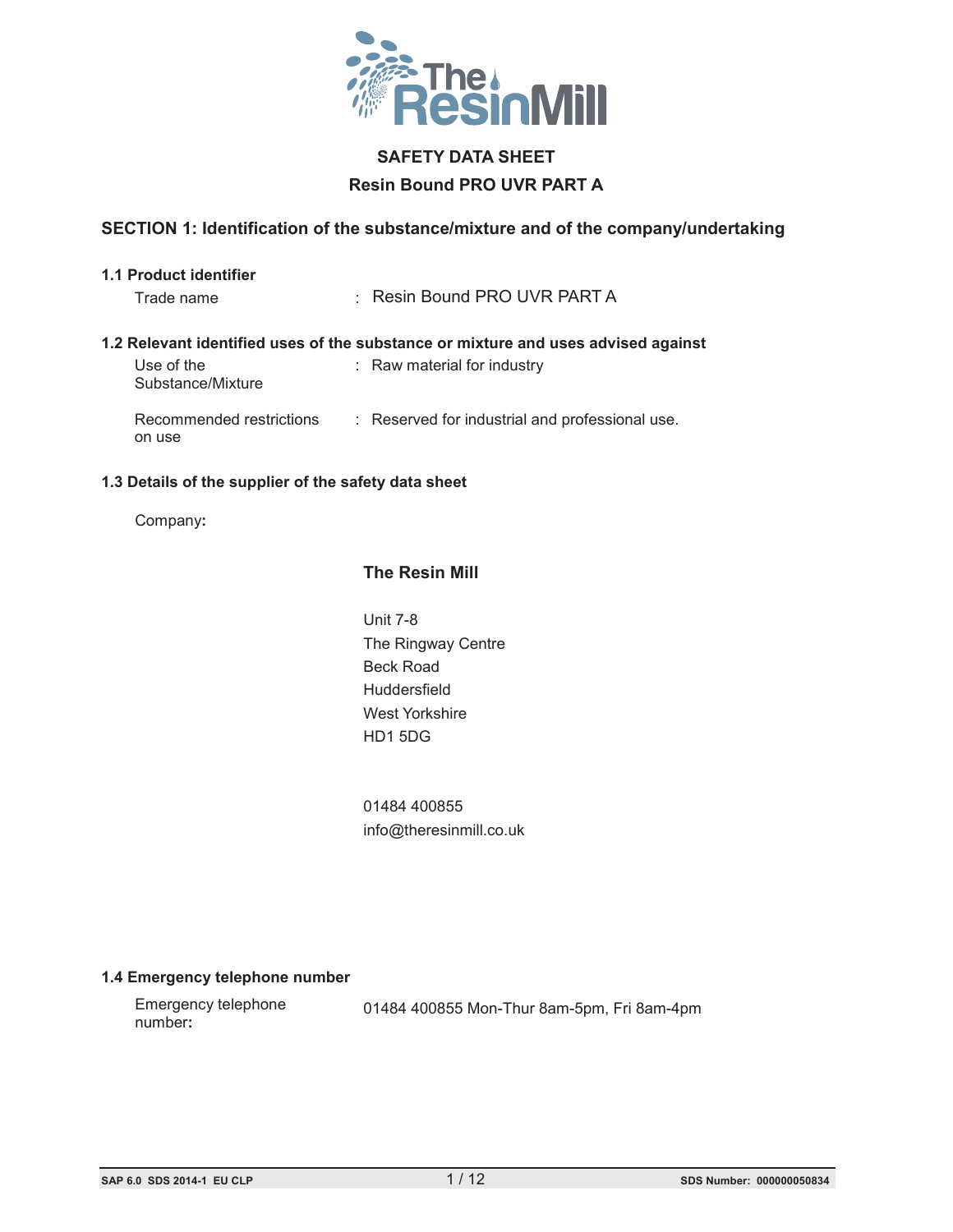## **SECTION 2: Hazards identification**

#### **2.1 Classification of the substance or mixture**

**Classification (REGULATION (EC) No 1272/2008)** Not a hazardous substance or mixture.

#### **2.2 Label elements**

**Labelling (REGULATION (EC) No 1272/2008)** Not a hazardous substance or mixture.

#### **2.3 Other hazards**

This substance/mixture contains no components considered to be either persistent, bioaccumulative and toxic (PBT), or very persistent and very bioaccumulative (vPvB) at levels of 0.1% or higher. No data available

# **SECTION 3: Composition/information on ingredients**

#### **3.1 Substances**

**Hazardous components**

No hazardous ingredients

# **SECTION 4: First aid measures**

#### **4.1 Description of first aid measures**

| SAP 6.0 SDS 2014-1 EU CLP  | 2/12                                                                                                                                                                                                                | SDS Number: 000000050834 |
|----------------------------|---------------------------------------------------------------------------------------------------------------------------------------------------------------------------------------------------------------------|--------------------------|
| If swallowed               | $\therefore$ Rinse mouth with water.<br>If victim is fully conscious, give a cupful of water.<br>DO NOT induce vomiting unless directed to do so by a physi-<br>cian or poison control center.                      |                          |
| In case of eye contact     | : IF IN EYES: Rinse cautiously with water for several minutes.<br>Remove contact lenses, if present and easy to do. Continue<br>rinsing.                                                                            |                          |
| In case of skin contact    | : Wash off with soap and plenty of water.                                                                                                                                                                           |                          |
| If inhaled                 | $:$ If inhaled, remove to fresh air.<br>If symptoms persist, call a physician.                                                                                                                                      |                          |
| Protection of first-aiders | : First Aid responders should pay attention to self-protection<br>and use the recommended protective clothing<br>If potential for exposure exists refer to Section 8 for specific<br>personal protective equipment. |                          |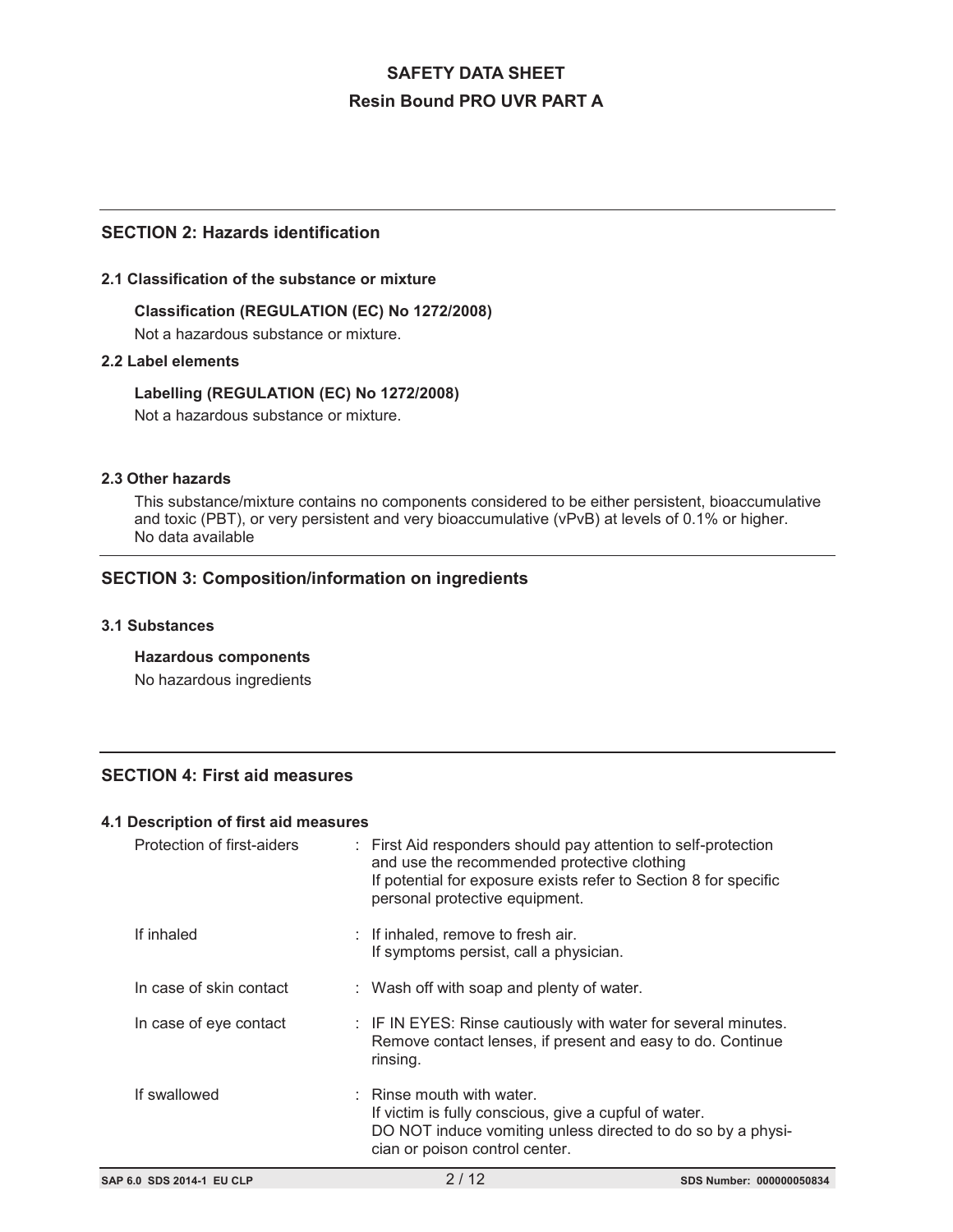Never give anything by mouth to an unconscious person. Do not give milk or alcoholic beverages.

#### **4.2 Most important symptoms and effects, both acute and delayed**

| Symptoms     | $\therefore$ No information available. |
|--------------|----------------------------------------|
| <b>Risks</b> | $\therefore$ No information available. |
|              |                                        |

#### **4.3 Indication of any immediate medical attention and special treatment needed**

- 
- Treatment : The first aid procedure should be established in consultation with the doctor responsible for industrial medicine.

### **SECTION 5: Firefighting measures**

#### **5.1 Extinguishing media**

|  |  | Suitable extinguishing media : Use extinguishing measures that are appropriate to local<br>circumstances and the surrounding environment. |
|--|--|-------------------------------------------------------------------------------------------------------------------------------------------|
|--|--|-------------------------------------------------------------------------------------------------------------------------------------------|

#### **5.2 Special hazards arising from the substance or mixture**

| Specific hazards during | : Burning produces irritant fumes. |
|-------------------------|------------------------------------|
| firefighting            |                                    |

#### **5.3 Advice for firefighters**

| Special protective equipment<br>for firefighters | : Wear full protective clothing and self-contained breathing<br>apparatus. |
|--------------------------------------------------|----------------------------------------------------------------------------|
| Further information                              | : Standard procedure for chemical fires.                                   |

### **SECTION 6: Accidental release measures**

#### **6.1 Personal precautions, protective equipment and emergency procedures**

| Personal precautions | : Ensure adequate ventilation.           |
|----------------------|------------------------------------------|
|                      | Evacuate personnel to safe areas.        |
|                      | Material can create slippery conditions. |

#### **6.2 Environmental precautions**

| Environmental precautions | : No special environmental precautions required. |
|---------------------------|--------------------------------------------------|
|                           | Avoid release to the environment.                |

#### **6.3 Methods and material for containment and cleaning up**

| Methods for cleaning up | . Wipe up with absorbent material (e.g. cloth, fleece). |
|-------------------------|---------------------------------------------------------|
|                         | Keep in suitable, closed containers for disposal.       |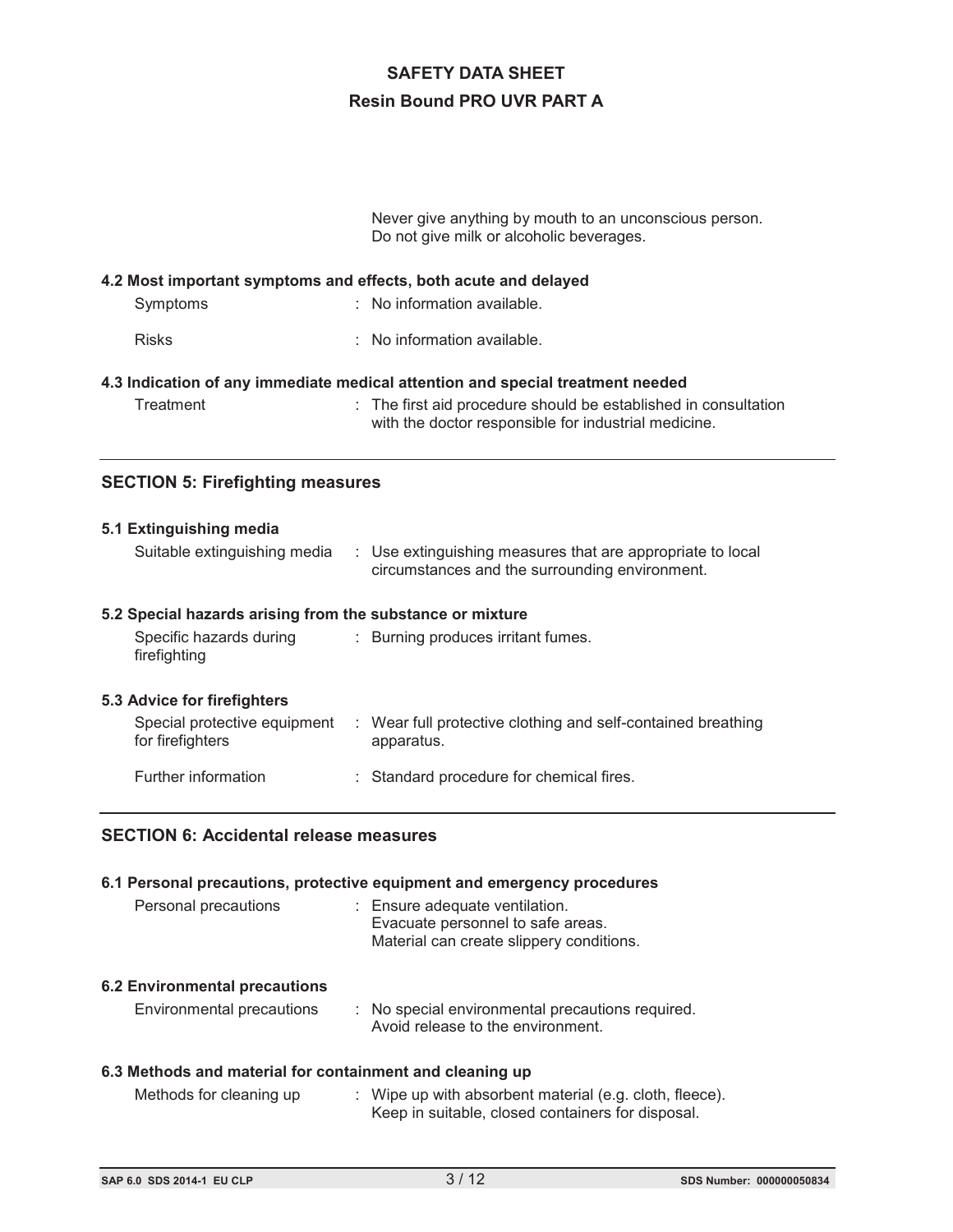#### **6.4 Reference to other sections**

Refer to protective measures listed in sections 7 and 8. For disposal considerations see section 13.

## **SECTION 7: Handling and storage**

| 7.1 Precautions for safe handling                                |                       |                                                                                  |
|------------------------------------------------------------------|-----------------------|----------------------------------------------------------------------------------|
| Advice on safe handling                                          |                       | : For personal protection see section 8.<br>No special handling advice required. |
| Advice on protection against<br>fire and explosion               |                       | : Normal measures for preventive fire protection.                                |
| Hygiene measures                                                 |                       | : General industrial hygiene practice.                                           |
| Dust explosion class                                             | $:$ No data available |                                                                                  |
| 7.2 Conditions for safe storage, including any incompatibilities |                       |                                                                                  |
| Requirements for storage<br>areas and containers                 | place.                | : Keep container tightly closed in a dry and well-ventilated                     |
|                                                                  |                       |                                                                                  |
| Advice on common storage                                         |                       | : No special restrictions on storage with other products.                        |
| Other data                                                       |                       | : No decomposition if stored and applied as directed.                            |
| 7.3 Specific end use(s)                                          |                       |                                                                                  |

# **SECTION 8: Exposure controls/personal protection**

### **8.1 Control parameters**

Contains no substances with occupational exposure limit values.

#### **8.2 Exposure controls**

| Personal protective equipment |                 |                                                                                                                                                                                                    |
|-------------------------------|-----------------|----------------------------------------------------------------------------------------------------------------------------------------------------------------------------------------------------|
|                               | Eye protection  | : Tightly fitting safety goggles                                                                                                                                                                   |
|                               |                 | Safety glasses with side-shields conforming to EN166                                                                                                                                               |
|                               | Hand protection |                                                                                                                                                                                                    |
|                               |                 | : Gloves should be discarded and replaced if there is any<br>indication of degradation or chemical breakthrough.<br>Request information on glove permeation properties from the<br>glove supplier. |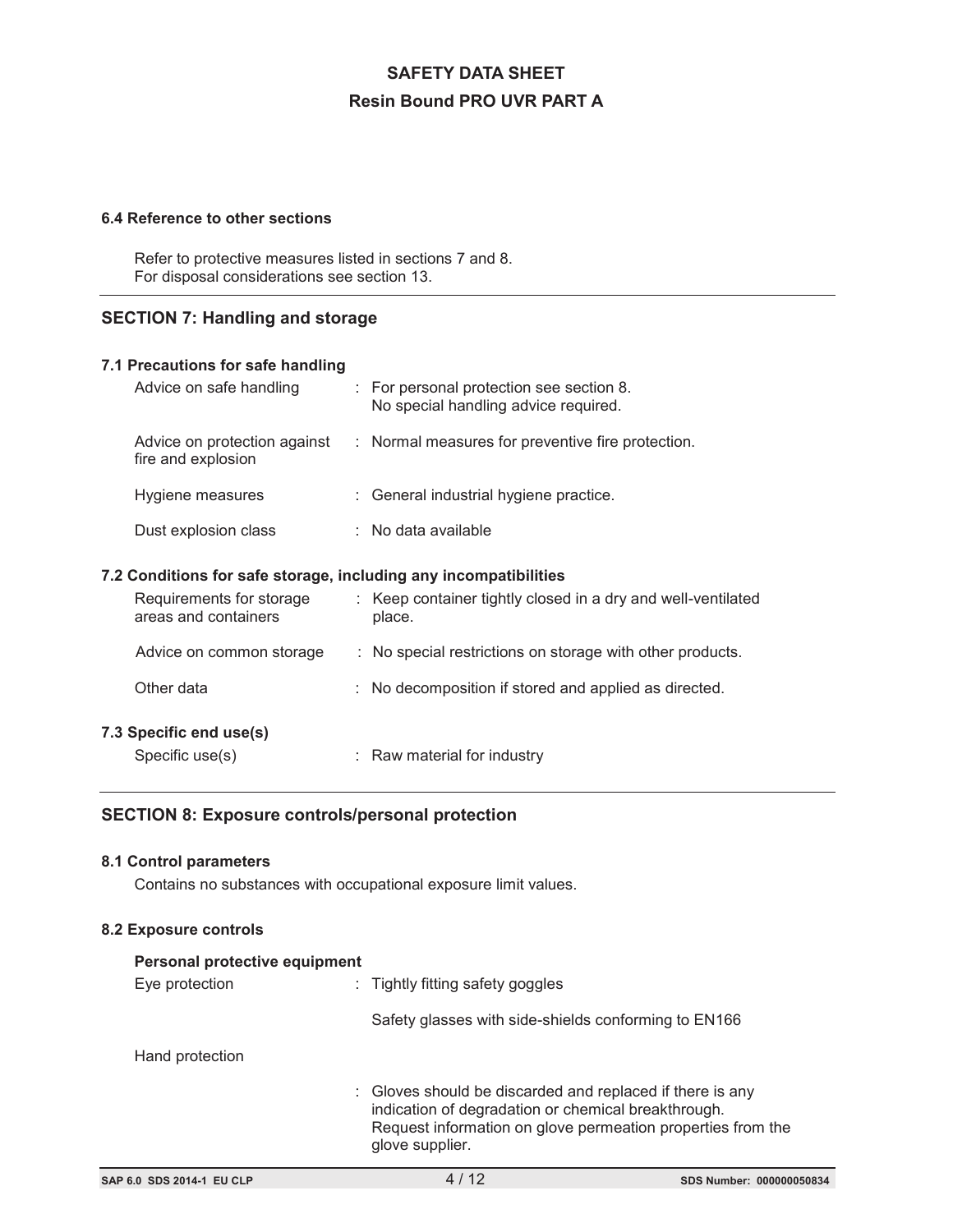|                                        | The selected protective gloves have to satisfy the<br>specifications of Regulation (EU) 2016/425 and the standard<br>EN 374 derived from it. |
|----------------------------------------|----------------------------------------------------------------------------------------------------------------------------------------------|
| Skin and body protection               | : Protective suit                                                                                                                            |
| Respiratory protection                 | : No personal respiratory protective equipment normally<br>required.                                                                         |
| Protective measures                    | : Please follow all applicable local/national requirements when<br>selecting protective measures for a specific workplace.                   |
| <b>Environmental exposure controls</b> |                                                                                                                                              |
| General advice                         | No special environmental precautions required., Avoid release                                                                                |

to the environment.

# **SECTION 9: Physical and chemical properties**

# **9.1 Information on basic physical and chemical properties**

| Appearance                                                     | liquid                   |
|----------------------------------------------------------------|--------------------------|
| Colour                                                         | light yellow             |
| Odour                                                          | : slight                 |
| Odour Threshold                                                | Not relevant             |
| рH                                                             | Not applicable           |
| Melting point/freezing point                                   | : No data available      |
| Initial boiling point and boiling : No data available<br>range |                          |
| Flash point                                                    | : > 250 °C<br>closed cup |
| Evaporation rate                                               | No data available        |
| Upper explosion limit                                          | No data available        |
| Lower explosion limit                                          | ∶ No data available      |
| Vapour pressure                                                | No data available        |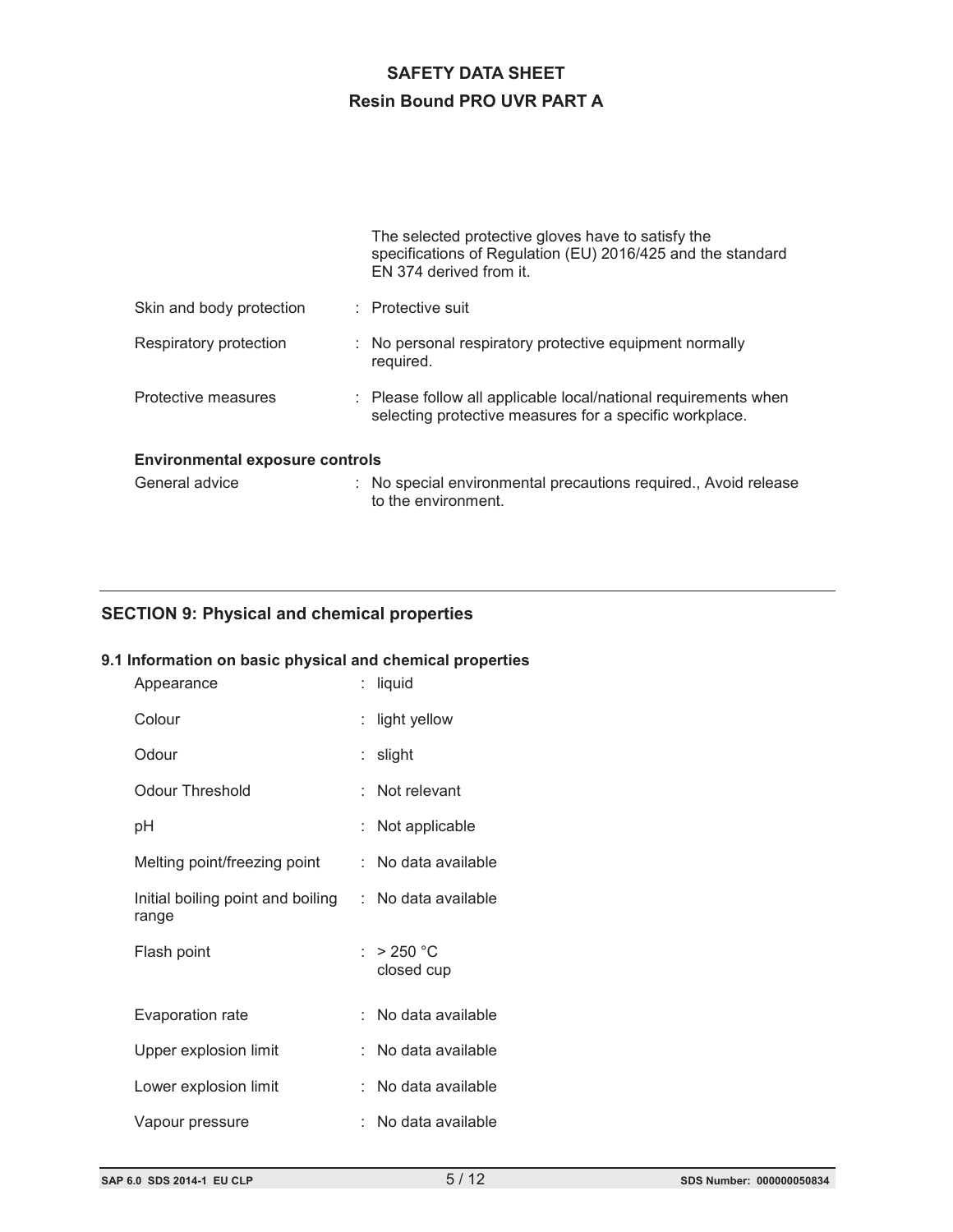| Relative vapour density                    | : No data available             |
|--------------------------------------------|---------------------------------|
| Relative density                           | : $0.95 - 1.05(25 °C)$          |
| Density                                    | : $0.95 - 1.05$ g/cm3 (25 °C)   |
| Solubility(ies)<br>Water solubility        | : Not applicable                |
| Solubility in other solvents               | : No data available             |
| Partition coefficient: n-<br>octanol/water | : Not applicable                |
| Thermal decomposition                      | $:$ No data available           |
| Viscosity<br>Viscosity, dynamic            | : $1.500 - 2.500$ mPa.s (25 °C) |
| Viscosity, kinematic                       | : No data available             |
| 9.2 Other information                      |                                 |
| Dust explosion class                       | : No data available             |
| Oxidizing potential                        | : No information available.     |

# **SECTION 10: Stability and reactivity**

#### **10.1 Reactivity**

Stable under recommended storage conditions.

#### **10.2 Chemical stability**

No decomposition if stored and applied as directed.

# **10.3 Possibility of hazardous reactions**

| Hazardous reactions |  | : No hazards to be specially mentioned. |
|---------------------|--|-----------------------------------------|
|---------------------|--|-----------------------------------------|

#### **10.4 Conditions to avoid**

| Conditions to avoid | $:$ No data available |
|---------------------|-----------------------|
|---------------------|-----------------------|

No data available

#### **10.5 Incompatible materials**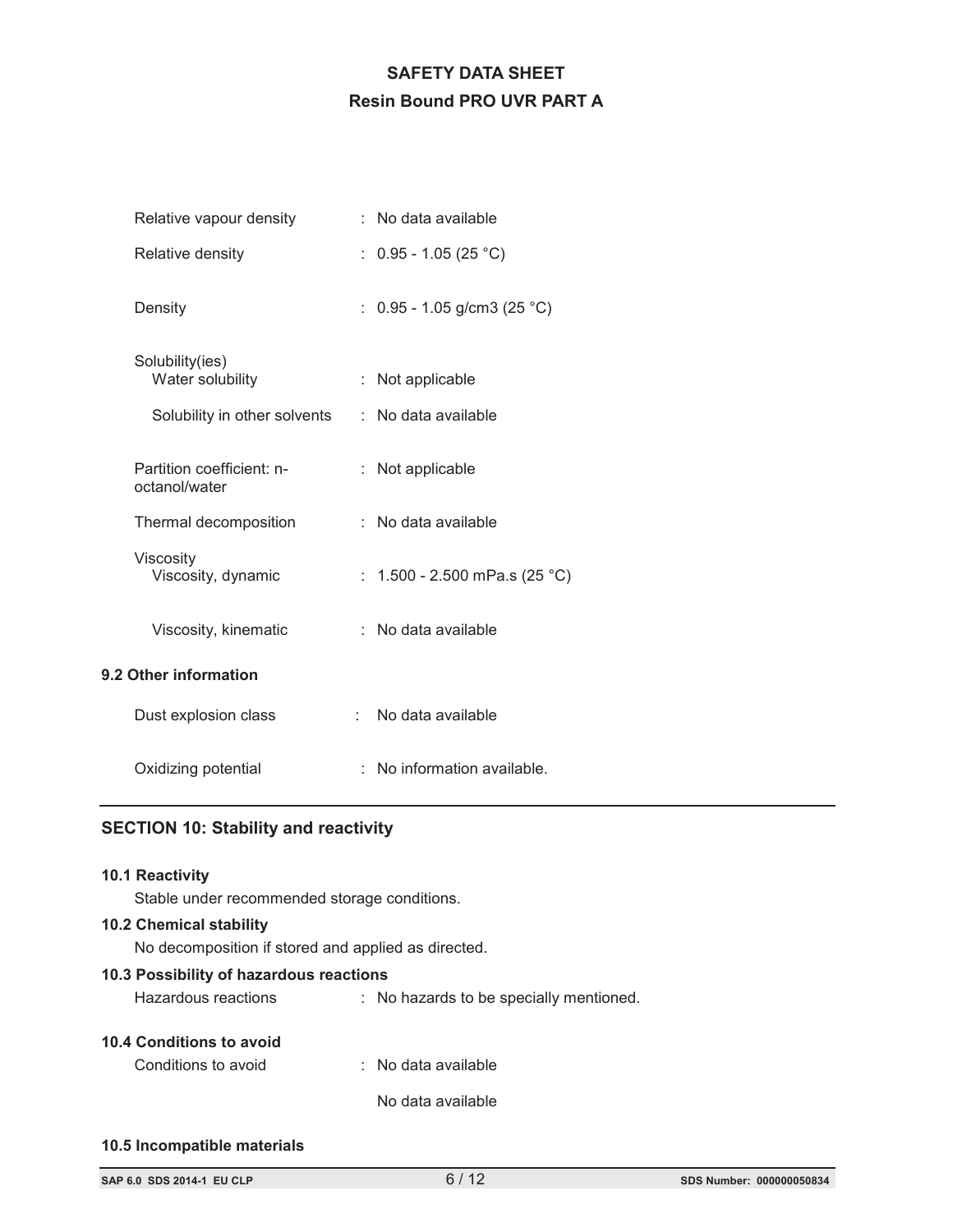| Materials to avoid                    | $\therefore$ No data available                                        |
|---------------------------------------|-----------------------------------------------------------------------|
| 10.6 Hazardous decomposition products |                                                                       |
| Hazardous decomposition<br>products   | : No data available<br>No hazardous decomposition products are known. |

# **SECTION 11: Toxicological information**

#### **11.1 Information on toxicological effects**

#### **Acute toxicity**

#### **Product:**

| Acute oral toxicity       | : Remarks: Not classified due to lack of data. |
|---------------------------|------------------------------------------------|
| Acute inhalation toxicity | : Remarks: Not classified due to lack of data. |
| Acute dermal toxicity     | : Remarks: Not classified due to lack of data. |

#### **Skin corrosion/irritation**

#### **Product:**

Remarks: Not classified due to lack of data.

#### **Serious eye damage/eye irritation**

#### **Product:**

Remarks: Not classified due to lack of data.

#### **Respiratory or skin sensitisation**

#### **Product:**

Remarks: Not classified due to lack of data.

#### **Germ cell mutagenicity**

#### **Product:**

| Germ cell mutagenicity |                                       |
|------------------------|---------------------------------------|
| Assessment             | : Not classified due to lack of data. |

#### **Carcinogenicity**

### **Product:** Carcinogenicity<br>Assessment : Not classified due to lack of data.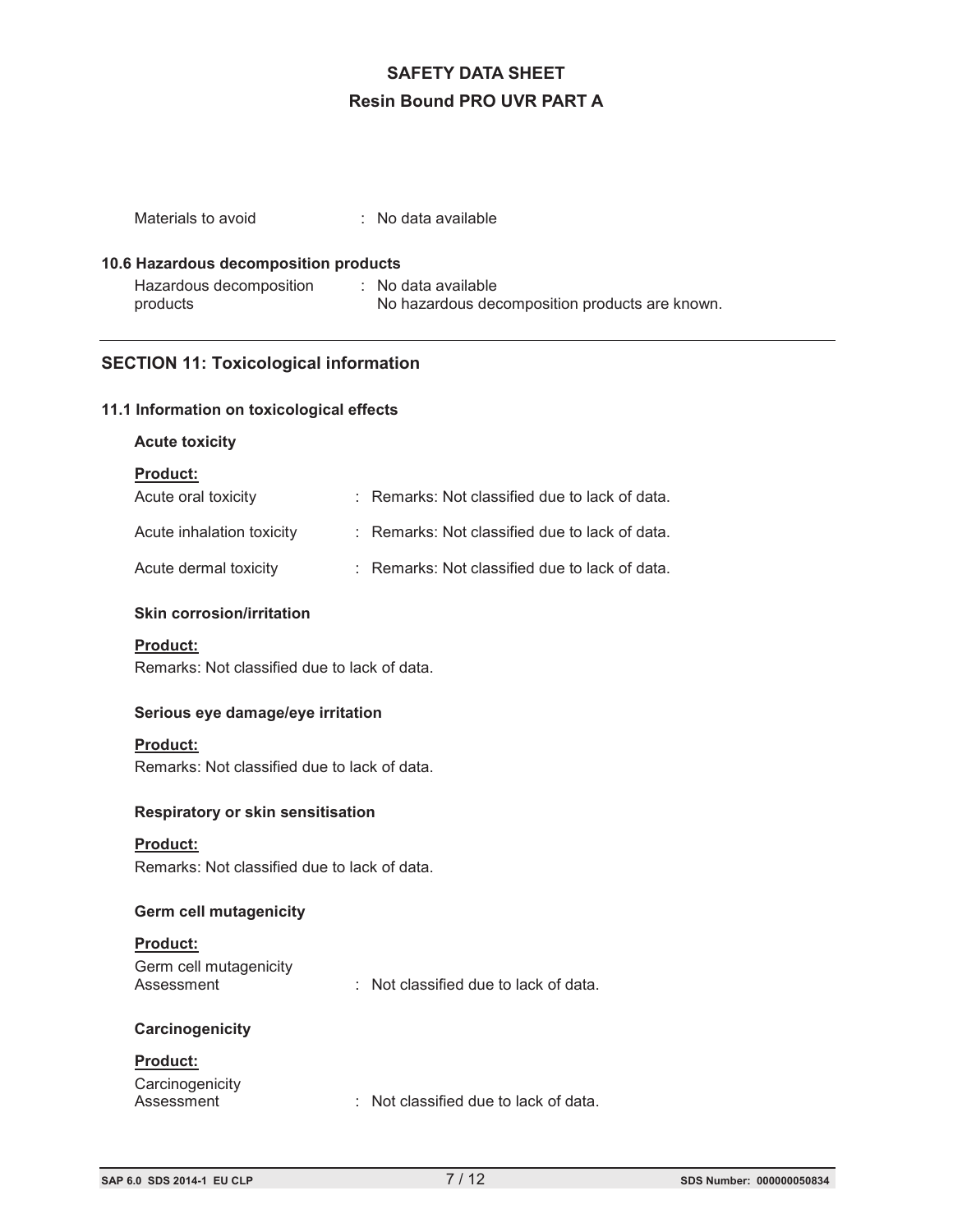#### **Reproductive toxicity**

#### **Product:**

Reproductive toxicity<br>Assessment

: Not classified due to lack of data.

#### **STOT - single exposure**

#### **Product:**

Assessment: Not classified due to lack of data.

#### **STOT - repeated exposure**

## **Product:** Assessment: Not classified due to lack of data.

#### **Aspiration toxicity**

# **Product:**

Not classified due to lack of data.

#### **Further information**

### **Product:**

Remarks: No data is available on the product itself.

# **SECTION 12: Ecological information**

#### **12.1 Toxicity**

No data available

# **12.2 Persistence and degradability**

#### **Product:**

| Biodegradability<br>Remarks: No data available |
|------------------------------------------------|
|------------------------------------------------|

#### **12.3 Bioaccumulative potential**

#### **Product:**

#### **12.4 Mobility in soil**

## **Product:**

Mobility : Remarks: No data available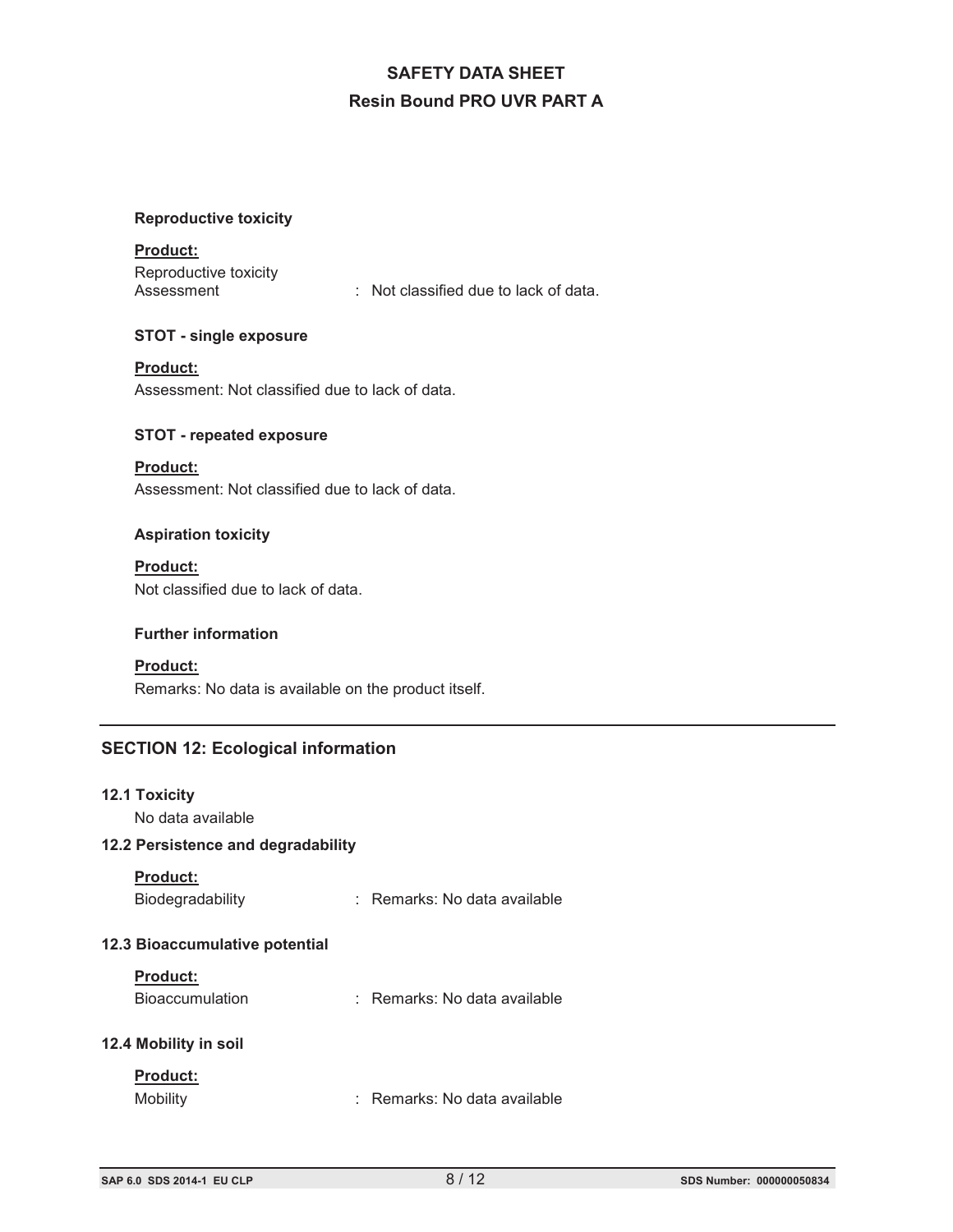#### **12.5 Results of PBT and vPvB assessment**

| <b>Product:</b>                      |                                                                                                                                                                                                                  |
|--------------------------------------|------------------------------------------------------------------------------------------------------------------------------------------------------------------------------------------------------------------|
| Assessment                           | : This substance/mixture contains no components considered<br>to be either persistent, bioaccumulative and toxic (PBT), or<br>very persistent and very bioaccumulative (vPvB) at levels of<br>$0.1\%$ or higher. |
|                                      | $\therefore$ No data available                                                                                                                                                                                   |
| 12.6 Other adverse effects           |                                                                                                                                                                                                                  |
| <b>Product:</b>                      |                                                                                                                                                                                                                  |
| Additional ecological<br>information | $\therefore$ Remarks: An environmental hazard cannot be excluded in the<br>event of unprofessional handling or disposal.<br>This product has no known ecotoxicological effects.                                  |

# **SECTION 13: Disposal considerations**

#### **13.1 Waste treatment methods**

| Product                | : Dispose of wastes in an approved waste disposal facility.<br>In accordance with local and national regulations.<br>Can be landfilled or incinerated, when in compliance with local<br>regulations. |
|------------------------|------------------------------------------------------------------------------------------------------------------------------------------------------------------------------------------------------|
| Contaminated packaging | : Dispose of as unused product.<br>Empty containers should be taken to an approved waste<br>handling site for recycling or disposal.<br>Do not re-use empty containers.                              |

# **SECTION 14: Transport information**

#### **14.1 UN number**

Not regulated as a dangerous good

#### **14.2 UN proper shipping name**

Not regulated as a dangerous good

### **14.3 Transport hazard class(es)**

Not regulated as a dangerous good

# **14.4 Packing group**

Not regulated as a dangerous good

### **14.5 Environmental hazards**

Not regulated as a dangerous good

#### **14.6 Special precautions for user**

Remarks : Not classified as dangerous in the meaning of transport regu-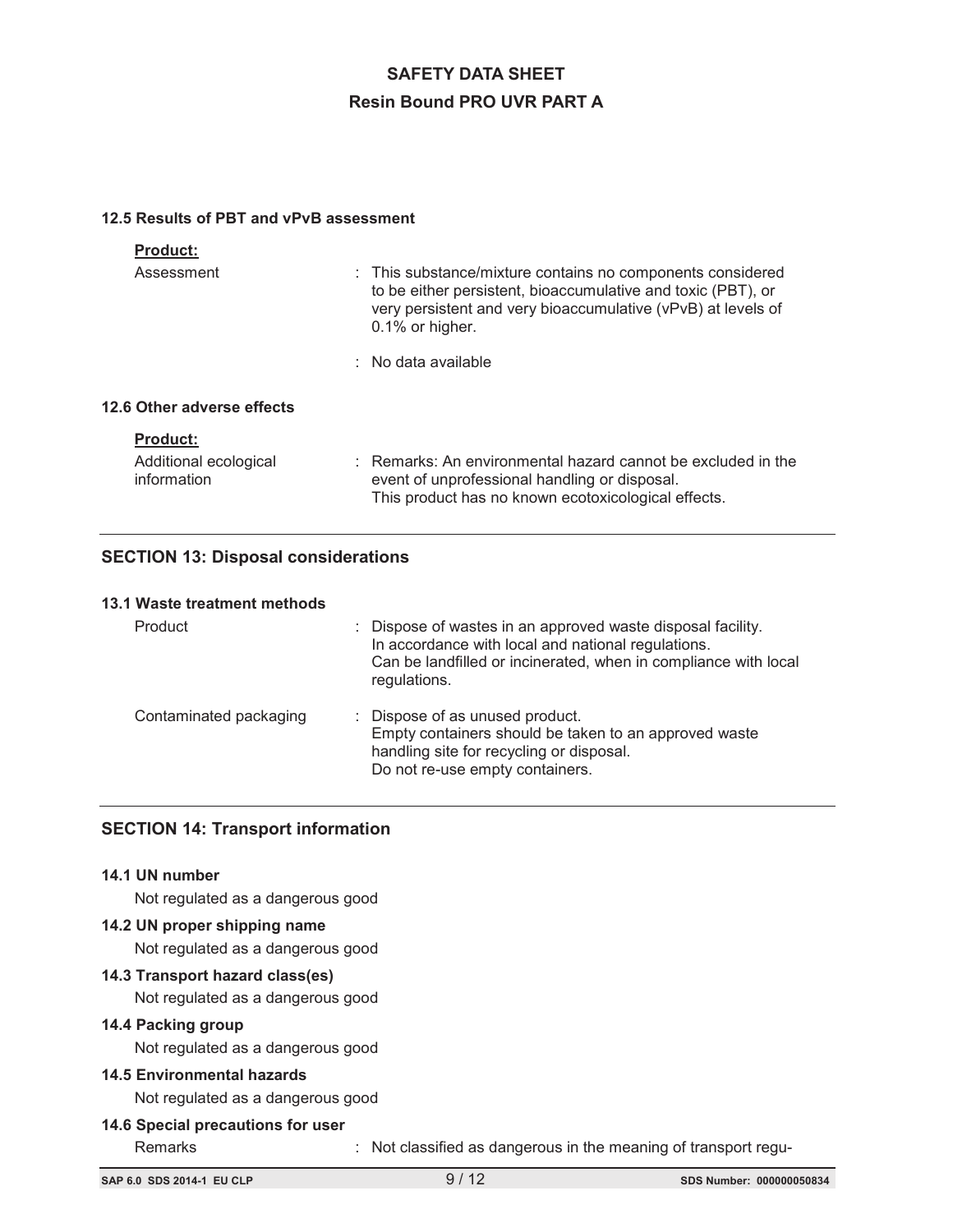lations.

# **14.7 Transport in bulk according to Annex II of MARPOL 73/78 and the IBC Code** Not applicable for product as supplied.

# **SECTION 15: Regulatory information**

| 15.1 Safety, health and environmental regulations/legislation specific for the substance or mixture |                                                                                                                                                                                |                           |                                                                                                                                |  |  |  |
|-----------------------------------------------------------------------------------------------------|--------------------------------------------------------------------------------------------------------------------------------------------------------------------------------|---------------------------|--------------------------------------------------------------------------------------------------------------------------------|--|--|--|
|                                                                                                     | REACH - Candidate List of Substances of Very High<br>Concern for Authorisation (Article 59).                                                                                   | $\mathbb{R}^{\mathbb{Z}}$ | This product does not contain sub-<br>stances of very high concern (Regu-<br>lation (EC) No 1907/2006 (REACH),<br>Article 57). |  |  |  |
|                                                                                                     | REACH - List of substances subject to authorisation<br>(Annex XIV)                                                                                                             |                           | Not applicable                                                                                                                 |  |  |  |
|                                                                                                     | Regulation (EC) No 1005/2009 on substances that de-<br>plete the ozone layer                                                                                                   | ÷.                        | Not applicable                                                                                                                 |  |  |  |
|                                                                                                     | Regulation (EC) No 850/2004 on persistent organic pol-<br>lutants                                                                                                              | $\mathbb{R}^n$            | Not applicable                                                                                                                 |  |  |  |
|                                                                                                     | REACH - Restrictions on the manufacture, placing on<br>the market and use of certain dangerous substances,<br>preparations and articles (Annex XVII)                           | ÷.                        | Not applicable                                                                                                                 |  |  |  |
|                                                                                                     | Seveso III: Directive 2012/18/EU of the European Parliament and of the Council on the control of ma-<br>jor-accident hazards involving dangerous substances.<br>Not applicable |                           |                                                                                                                                |  |  |  |

# **The components of this product are reported in the following inventories:**

| <b>DSL</b>   | All components of this product are on the Canadian DSL |
|--------------|--------------------------------------------------------|
| <b>AICS</b>  | On the inventory, or in compliance with the inventory  |
| <b>NZIoC</b> | Not in compliance with the inventory                   |
| <b>ENCS</b>  | On the inventory, or in compliance with the inventory  |
| <b>KECI</b>  | On the inventory, or in compliance with the inventory  |
| <b>PICCS</b> | On the inventory, or in compliance with the inventory  |
| <b>IECSC</b> | On the inventory, or in compliance with the inventory  |
| <b>TCSI</b>  | On the inventory, or in compliance with the inventory  |
| US.TSCA      | All substances listed as active on the TSCA inventory  |